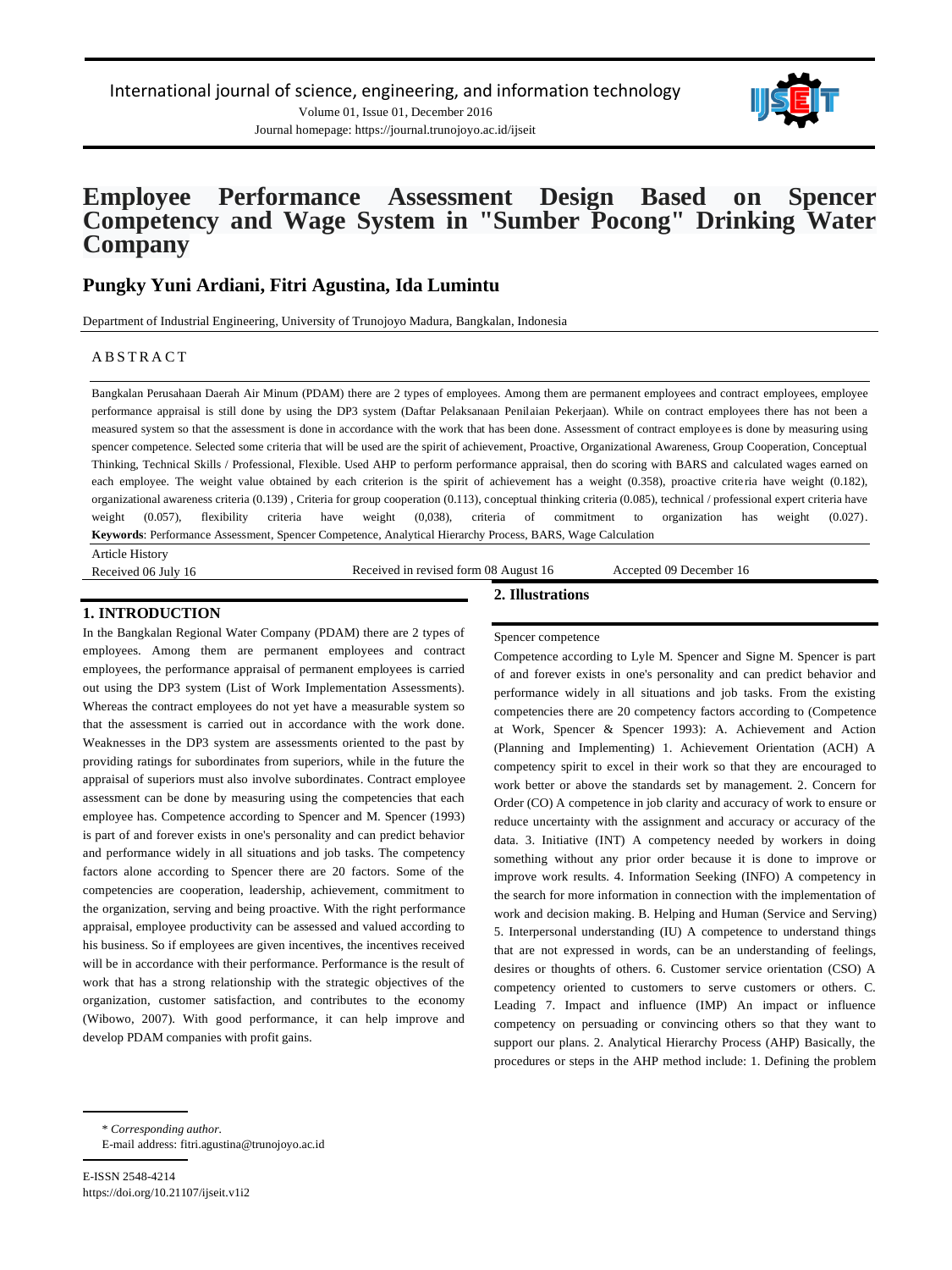and determining the desired solution, then arrange the hierarchy of the problems faced. 2. Determine the priority of elements. 2. Analytical Hierarchy Process (AHP)

Basically, the procedures or steps in the AHP method include:

1. Defining the problem and determining the desired solution, then arrange the hierarchy of the problems faced.

2. Determine the priority of elements.

Table 2.3 Pair Comparison Rating Scale (Source: Kusrini, 2007)

| <b>Intensitas</b><br>Kepentingan | Keterangan                                                                                                                             |
|----------------------------------|----------------------------------------------------------------------------------------------------------------------------------------|
|                                  | Kedua elemen sama pentingnya                                                                                                           |
| 3                                | Elemensatu sedikitlebih penting dari pada elemenlainnya                                                                                |
| 5                                | Elemen satu esensial daripada elemen lainnya                                                                                           |
|                                  | Satu elemen jelas lebih mutlak penting daripada elemen<br>lainnya                                                                      |
| 9                                | Satu elemen mutlak penting daripada elemen lainnya                                                                                     |
| 2,4,6,8                          | Nilai-nilai antara dua nilai pertimbangan yang berdekatan                                                                              |
| Kebalikan                        | Jika aktivitas I mendapatkan satu angka dibandingkan<br>dengan aktivitas į, maka į memilki nilai kebalikannya<br>dibandingkan dengan i |

3. Synthesis

4. Measuring Consistency

5. Calculating Eigenvector Eigen Value is a value that shows the weight of importance (priority) of a criterion against other criteria in the hierarchical structure. The following is the formulation of the Eigenvector:

$$
Pi = \sum_{j=1}^{n} \frac{v_{ij}}{n}
$$

6. Calculate the consistency index (CI) with the formula:

 $CI=(\lambda \text{ maks-n})/n...(2)$ 

where  $n =$  number of elements

7. Calculate the consistency ratio (CR) with the formula:

 $CR = CI/RC$ 

where

CR = Consistency Ratio

CI = Consistency Index

IR = Indeks Random Consistency

8. Check the consistency of the hierarchy. If the value is more than 10% then the judgment judgment data must be improved. However, if the consistency ratio is less than or equal to 0.1 then the calculation results can be declared correct.

3. Behaviorally Anchor Rating Scale (BARS) The performance appraisal method with the Behaviorally Anchor Rating Scale model is an assessment method that combines work behavior approaches with personal traits. The Behaviorally Anchor Rating Scale method consists of a series of 5 to 10 vertical behavior scales for each performance indicator. For each dimension, arranged 5 to 10 anchors. Anchor in question, namely the behavior that shows performance for each dimension. The Behaviorally Anchor Rating Scale method in its implementation requires at least five stages, namely:

a. Make a critical incident. This is done by asking someone who knows the job (incumbent and / or supervisor) to explain special illustrations (critical events) performance that is effective and ineffective or can be done by way of analyzing the position.

b. Developing a performance dimension where in this stage the events are grouped into smaller groups of work dimensions and defined each dimension, such as "selling skills".

c. Reallocate events. Another group of people who also knew of this work then reallocated this critical incident from the start. They make definitions of groupings and critical events, and must reassign each event to the group they think is most appropriate.

d. Scale events. Ranking the behavior explained by the event by how effective and efficient it is. Each behavior represents performance in its dimensions.

e. Developing the final device. Choose about five to ten events as the standard behavior of that dimension.

# **3. RESEARCH METHODS**

Type of research consists of based on the results to be achieved, research according to the method, according to the level of explanation, and according to the type of data. This type of action research according to the method is an investigation or research in a business context that focuses on improving the quality of the organization and its performance. Usually the design is done by practitioners who analyze data to improve the quality of their practice. Action research is used in this study, because observations are made directly to determine the performance of employees at the water treatment plant in PDAM Bangkalan. Time of the study was carried out for 3 months. The place for the research was the "Sumber Pocong" Regional Drinking Water Company (PDAM) on Jl. Attorney General Suprapto No.175 Bangkalan and Production Office on Jl. Raya Tangkel Bangkalan.

Primary data is data obtained from a direct observation and through direct observation, interviews and questionnaires on the research object. Secondary data is data obtained from indirect observations of the object to be examined. Data obtained from the Regional Water Supply Company (PDAM), namely: water treatment plant employee data, employee wage data, and employee absence data. Data retrieval obtained from observation, interviews, determination general competencies for employee performance appraisal systems, providing questionnaires, determining competency weighting models, determining for scoring performance appraisals, calculating employee wages.

Analytical Hierarchy Process (AHP) That is a MADM (Multi Attribute Decision Making) technique that allows for better selection of priority criteria. BARS (Behaviorally Anchor Rating Scale) Performance appraisal method with the Behaviorally Anchor Rating Scale model is an assessment method that combines work behavior approach with personal traits. An acceptance in return from the employer to the workforce for a job or service that has been or will be done, expressed or valued in the form of money determined according to an agreement or legislation and is paid on the basis of a work agreement between the employer (employer) and work including benefits both for workers themselves and their families

#### **4. RESULTS AND DISCUSSION**

Pairwise Comparison of Criteria in Assessment of Employee Performance in Bangkalan PDAM Obtained by the weight of the assessment of each variable in the scale table for pairwise comparison assessment. The weight of the assessment is as follows: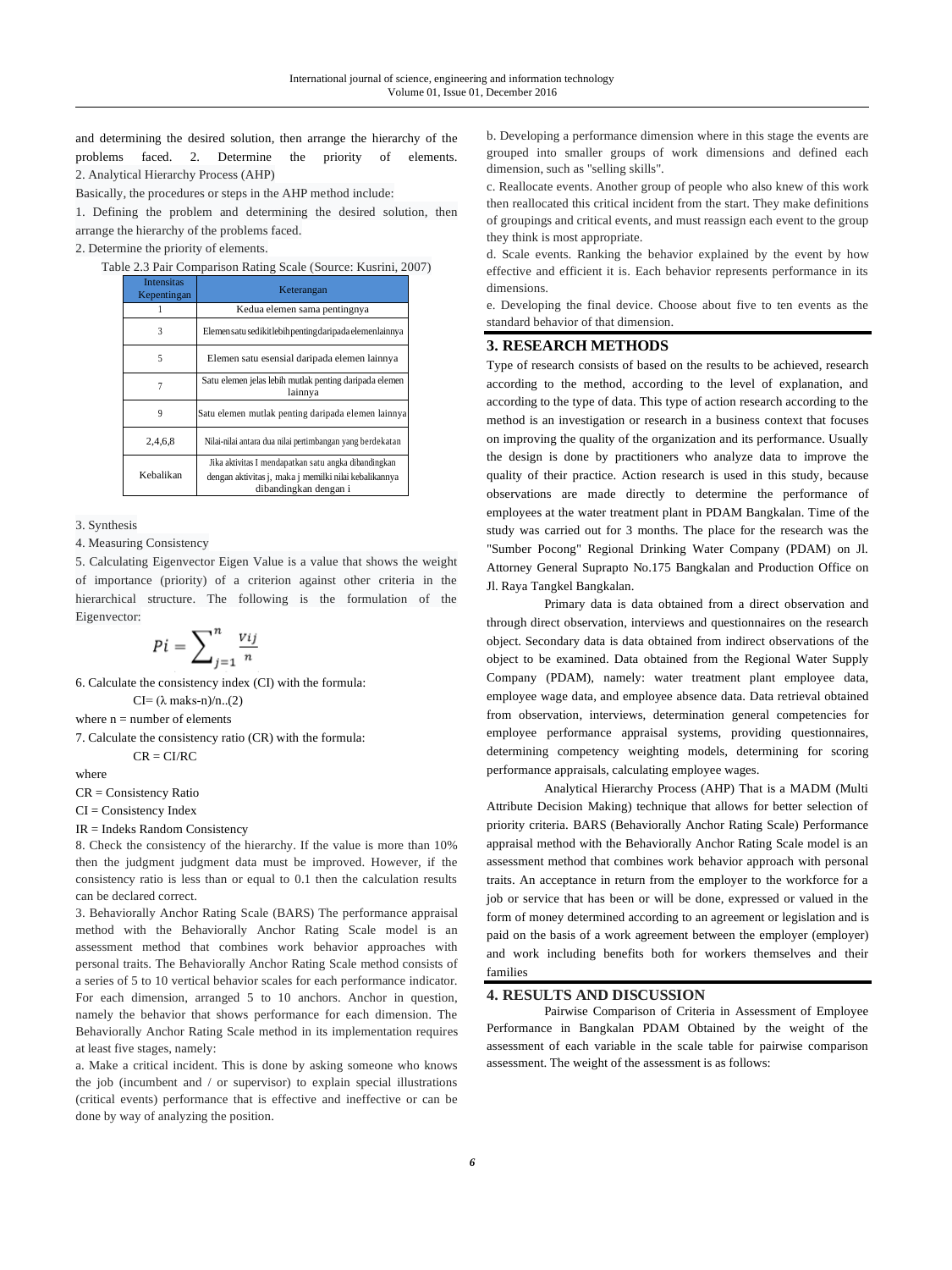|                           | Senanga Berpestasi | Proskif | <b>Ksalvaikrozaisai</b> | Krisana Kénopok | Bepilir Koseptual | KehlianTeknikalmulessional | Richte | KoninenPub Ogaisai |
|---------------------------|--------------------|---------|-------------------------|-----------------|-------------------|----------------------------|--------|--------------------|
| Semagat Berpestasi        |                    | ¢       |                         | ١               |                   |                            | t      |                    |
| Produit                   | 0200               |         |                         |                 |                   |                            | t      |                    |
| <b>Ksdraforgaisi</b>      | 0200               | (50)    |                         |                 |                   |                            |        |                    |
| Kejsana Kelonyak          | 0200               | 033     | (50)                    |                 |                   |                            |        |                    |
| Bepilir Koseptual         | 0200               | 033     | (25)                    | 0500            |                   |                            | -2     | t                  |
| KebfanTeknikal podesional | 033                | (2)     | 0,333                   | 0200            | 033               |                            |        |                    |
| Fleksibilitas             | 0200               | (2)     | (3)                     | 033             | 033               | 0500                       |        |                    |
| KonimerPada Organisasi    | 0.16               | (2)     | 033                     | 0200            | 0200              | 0333                       | 0500   |                    |
| Junish                    |                    |         | 10                      | 12              | 16                | 21                         | 15     | $\overline{31}$    |

From table 4.1 the pairwise comparison matrix of the Spencer competency criteria can be seen that the criteria for achievement spirit and proactive criteria are worth 5, which means that the criteria for achievement spirit are more important than the proactive criteria. From the calculations, the ratio value is consistent with the spencer competency criteria, which is 0.0994, which shows a fairly rational level of consistency in pairwise comparisons. In table 4.6 is a weight table of each criterion:

| Kriteria                       | <b>Bobot</b> |
|--------------------------------|--------------|
| Semangat Berprestasi           | 0,358        |
| Proaktif                       | 0,182        |
| Kesadaran Berorganisasi        | 0,139        |
| Kerjasama Kelompok             | 0,113        |
| Berpikir Konseptual            | 0,085        |
| Keahlian Teknikal/professional | 0,057        |
| Fleksibilitas                  | 0,038        |
| Komitmen Pada Organisasi       | 0,027        |
| Jumlah                         | 1.00         |

After knowing the CR value we can also know the weight of each criteria in table 4.39:

| No. | Kriteria kompetensi SpencerSubkriteria |                  | Bobot  |
|-----|----------------------------------------|------------------|--------|
| 1   | Semangat berprestasi                   | Sub 1            | 0,8333 |
|     |                                        | Sub <sub>2</sub> | 0,1667 |
| 2   | Proaktif                               | Sub 1            | 0,8333 |
|     |                                        | Sub <sub>2</sub> | 0,1667 |
| 3   |                                        | Sub 1            | 0,8333 |
|     | Kesadaran Berorganisasi                | Sub <sub>2</sub> | 0,1667 |
| 4   | Kerjasama Kelompok                     | Sub 1            | 0.75   |
|     |                                        | Sub <sub>2</sub> | 0.25   |
| 5   | Berpikir Konseptual                    | Sub 1            | 0.75   |
|     |                                        | Sub <sub>2</sub> | 0.25   |
| 6   |                                        | Sub 1            | 0,8333 |
|     | Keahlian Teknikal/professional         | Sub <sub>2</sub> | 0,1667 |
| 7   | Fleksibilitas                          | Sub 1            | 0,8333 |
|     |                                        | Sub <sub>2</sub> | 0,1667 |
| 8   |                                        | Sub 1            | 0.75   |
|     | Komitmen Pada Organisasi               | Sub <sub>2</sub> | 0.25   |

#### **b. BARS results**

After the scoring is done, the average value of each contract employee will be calculated, the average value will be the standard value of the achievements of each contract employee.

 $X = (3.302171 + 3.278542 + 3.377943 + 3.1153 + 3.394643) / 5 =$  $16,6648 / 5 = 3.33$ 

So the calculation that has been done produced a standard achievement value of 3.33. Employee achievement scale:

 $1.0 - 1.9 = Not good$ 

 $2.0 - 3.9 = OK$ 

 $4.0 - 5.0 = \text{Very Good}$ 

From the calculations that have been carried out and obtained 3.33 results are included in the category of good employee achievement.

c. Wage System for Contract Employees

1. Determination of Wage

Amount In determining how much wage funds will be given in the year, an interview will be conducted to the company about how much wages are given in one year. In the Bangkalan PDAM, wage funds are given monthly, the amount given specifically in February 2017 amounted to Rp 85,481,640, and the standard work performance is 2.5.

2. Calculation of Employee Achievement Value

Calculations are made for the payment of wages to employees with a measure of the results of the achievement value obtained from the value of the weight multiplied by the scale of scores on each spencer competency criteria.

 $X = (3.302171 + 3.278542 + 3.377943 + 3.1153 + 3.394643) \times 100\%$ 

X= 16.6648 x 100%

 $X = 166.48$ 

From the five contract employees' performance scores, if the incentives are received in a year are calculated as follows:

1. Contract employee 1 has a total work performance value of 3,302171. Then the amount of wages to be received by employee 1 is:

% increase in work performance value organizational awareness (0.139), group collaboration criteria (0.113), conceptual thinking criteria (0.085), technical / professional skills criteria have 32,086%

2. Contract employee 2 has a total work performance score of 3.278542. Then the amount of wages to be received by employee 2 is: % increase in work performance value 31.1417%

3. Contract employee 3 has a total work performance score of 3.377943. Then the amount of wages to be received by employee 3 are:

% increase in work performance value = 35,1177

4. Contract employee 4 has a total work performance score of 3,31153. Then the amount of wages to be received by employee 4 is: % increase in work performance value = 32,461

5. Contract employee 5 has a total work performance score of 3,394643. Then the amount of wages to be received by employees 5 are: % increase in work performance value = 35,785

## **5. CONCLUSION**

The performance evaluation of contract employees at the Bangkalan PDAM is carried out using the spencer competency calculated by the AHP (Analytical Hierarchy Process) method. In the spencer competency criteria, there are 8 criteria and 16 sub-criteria used to do the assessment. Criteria for achievement spirit have weight (0.358), proactive criteria have weight (0.182), criteria weight (0.057), flexibility criteria have weight (0.038), commitment criteria for organizations have weight (0.027).

Weighting on each criterion and sub-criterion is used to rank the five employees with the weighted value already obtained. After scoring, the total value of each employee's achievement is obtained. Contract employee 1 has achievement value (3.302171), contract employee 2 has achievement value (3.278542), contract employee 3 has achievement value (3.377943), contract employee 4 has achievement value (3.31153), contract employee 5 has an achievement value (3.394643).

The achievement value obtained by each contract employee is used to calculate the wages earned by each contract employee in the year. For contract 1 employees, a wage of Rp. 16,458,833 was obtained. For contract 2 employees, a wage of Rp. 15,974,011 was obtained. For contract 3 employees, a salary of Rp. 18,013,511 was obtained. For